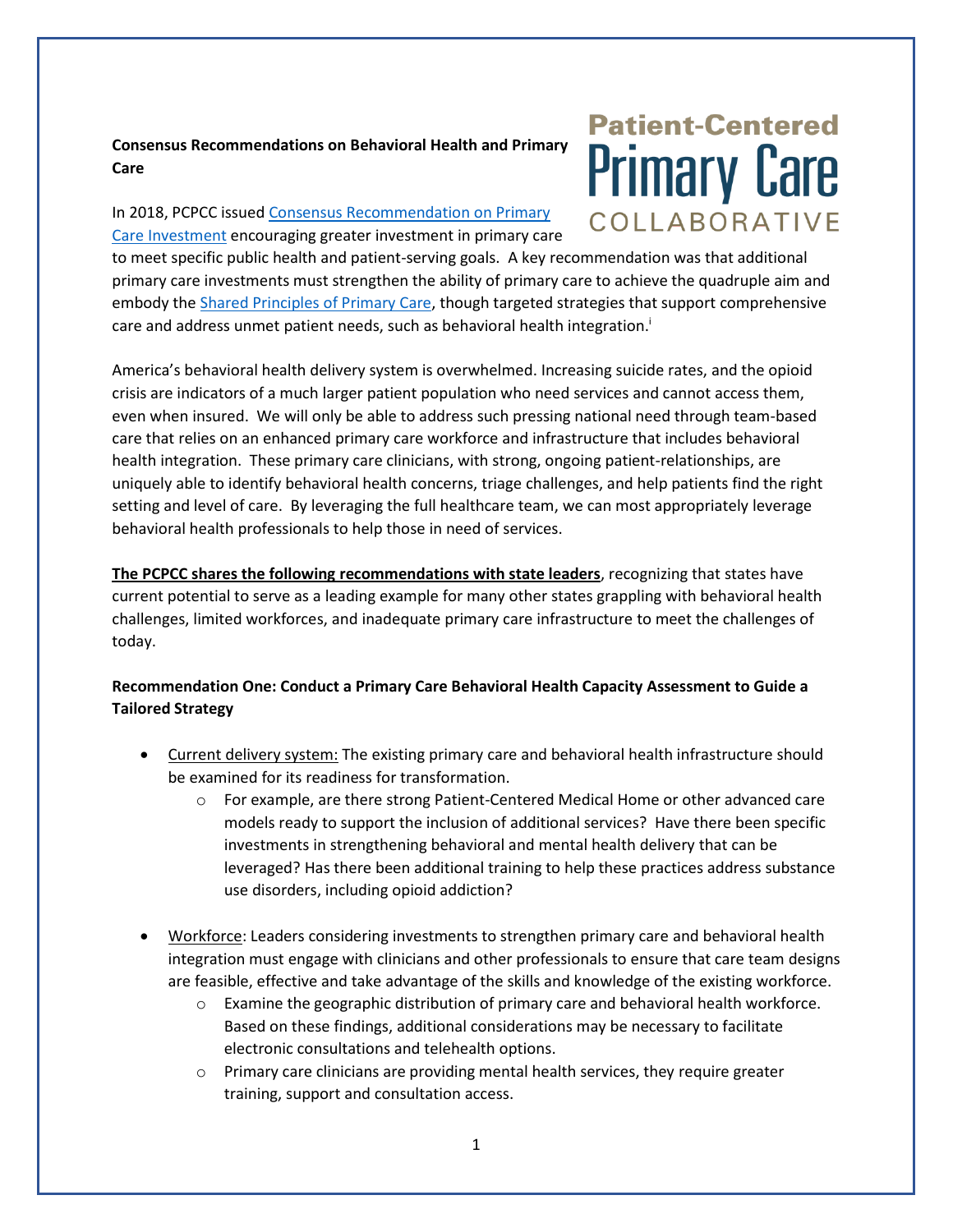- $\circ$  Loan relief programs should also be carefully tailored to meet mental health workforce shortages and patient demand.
- Needs of the population: While pressing behavioral health needs are similar nationally, action at the state level requires an analysis of specific challenges in addressing the social determinants of health and other population health variables.
	- $\circ$  Nearly half of the population suffers from chronic diseases such as diabetes, heart disease and pulmonary conditions which is often co-morbid with anxiety, depression and substance misuse, complicating their treatment.
	- $\circ$  What are the most prevalent clinical and behavioral health conditions in and what are the leading Social Determinants of Health facing the population?
- Possible partners: What partners can be leveraged in an effort to improve behavioral health access, services, and support?
	- o Are there leading community, employer, health, or academic organizations that should have a key role in supporting implementation of care delivery transformation?
	- o Are there potential resources and programmatic supports within Community-Based and Faith-Based Organizations?
	- o Are there innovative partnerships that can be formed with industry leaders, manufacturers, payers, or systems to appropriately leverage expertise and resources to achieve key objectives?

## **Recommendation Two: Provide Support for Practice Transformation that Hews to the Following Transformation Principles**

*To ensure sustainability, these principles must be incorporated into systematic processes that support consistent, high-performing care that can be measured. Behavioral health integration should be part of a system that effectively identifies and addresses behavioral health conditions and supports the health of the whole person.* 

- Implement- Patient Centered Behavioral Health Integration: Take into account the needs of the patient population and the individual people served in order to prioritize the necessary behavioral health services that are delivered.<sup>ii</sup>
	- $\circ$  Actively identify the presence of behavioral symptoms that commonly impact patients in the primary care setting
	- o Provide integrated care planning and care delivery that incorporates behavioral and somatic interventions
	- o Promote patient self-management to achieve all health goals.
	- $\circ$  Behavioral health transformation should leverage a wide spectrum of health professionals, as well as supporting staff.<sup>iii</sup>
- **Empower the team:** A key tool to addressing workforce shortages and better managing patients are efforts to empower all members of the care team and to consider new members of the team. This should include strong collaboration across the care team and efforts to ensure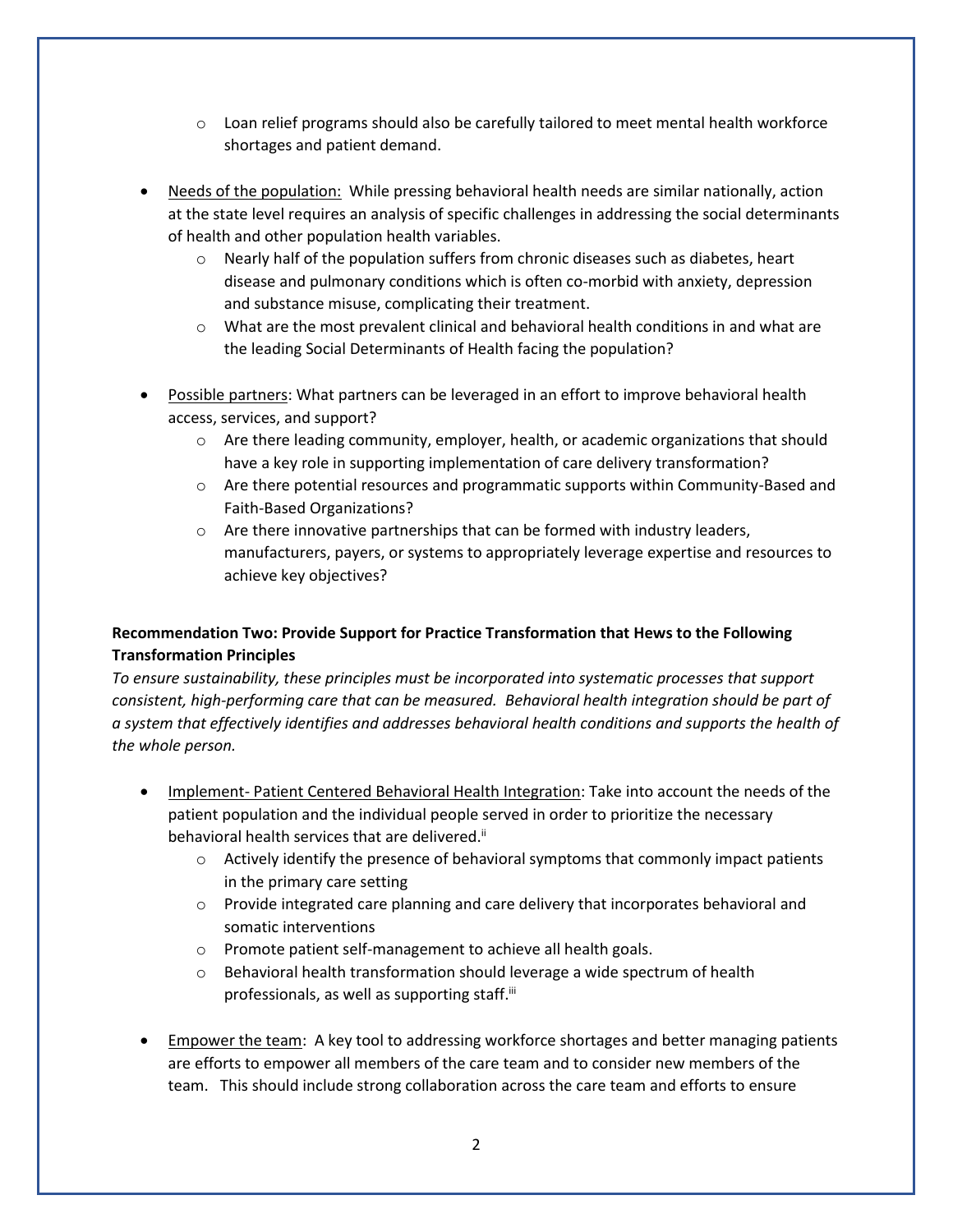members are able to practice at the top of their license in accordance with applicable state law. Practices should also seek to leverage supporting community resources when appropriate.

- o Training is needed to empower primary care to recognize behavioral health challenges.
- o Training and care workflows should also encourage stronger relationships between BH specialists and primary care.
- Engaged and Empowered Insurance Commissioner: One key lesson that has been learned from other leading states on healthcare transformation, such as Rhode Island and Maryland, is the importance of an engaged and empowered state insurance commissioner to influence key stakeholders and support movements to higher-value care and transformations that benefit consumers of that state.

#### **Recommendation Three: Data Infrastructure to Support Measurement-Based Care, Innovative Payment Models, and Best Practice Sharing**

- Measurement-based Care: As noted in PCPCC's Consensus Recommendations on Primary Care Investment, long-term systemic change requires a commitment to implement assessment and reassessment using standardized tools that can be evaluated against cost and quality outcomes.
	- $\circ$  Standardized tools can facilitate identification of patients with behavioral health conditions, far more effectively than usual care delivered in primary care.
	- o Proper assessment is a necessary step for delivery of effective treatment
	- $\circ$  This is particularly important for new states working towards this, as other states will seek to emulate the leadership shown here – and data will help demonstrate the patient and financial outcomes of primary care investment and behavioral health integration.
- Evidence-based: Behavioral health integration approaches should be supported by research showing they are proven treatments within an individual clinical context to achieve outcomes. Evidence-based care incorporates data from systematic research into the clinical decisionmaking process while tailoring general disease management strategies to the individual.<sup>iv</sup>
- Public and private payer and incentive alignment: As in most health models, payments supporting behavioral health integration must be aligned to support patient-serving outcomes. Aligned payments are much more likely to have a transformative impact on the delivery system, because the signals are clear and consistent.
	- $\circ$  Payment structures should be developed, modeled, and tested in the marketplace to provide a financial incentive to advance primary care integration with and transformation of behavioral health services, capturing and paying for work services necessary to improve patient outcomes.
	- o They must also recognize the ongoing shift from fee-for-service to value-based payment. Any payment adjustments that support behavioral health should be designed to help transition primary care and behavioral health providers to an outcomes-based payment system in the long-run. This will ensure that any changes are viable over time and continue to help the behavioral health delivery system evolve and expand capacity.